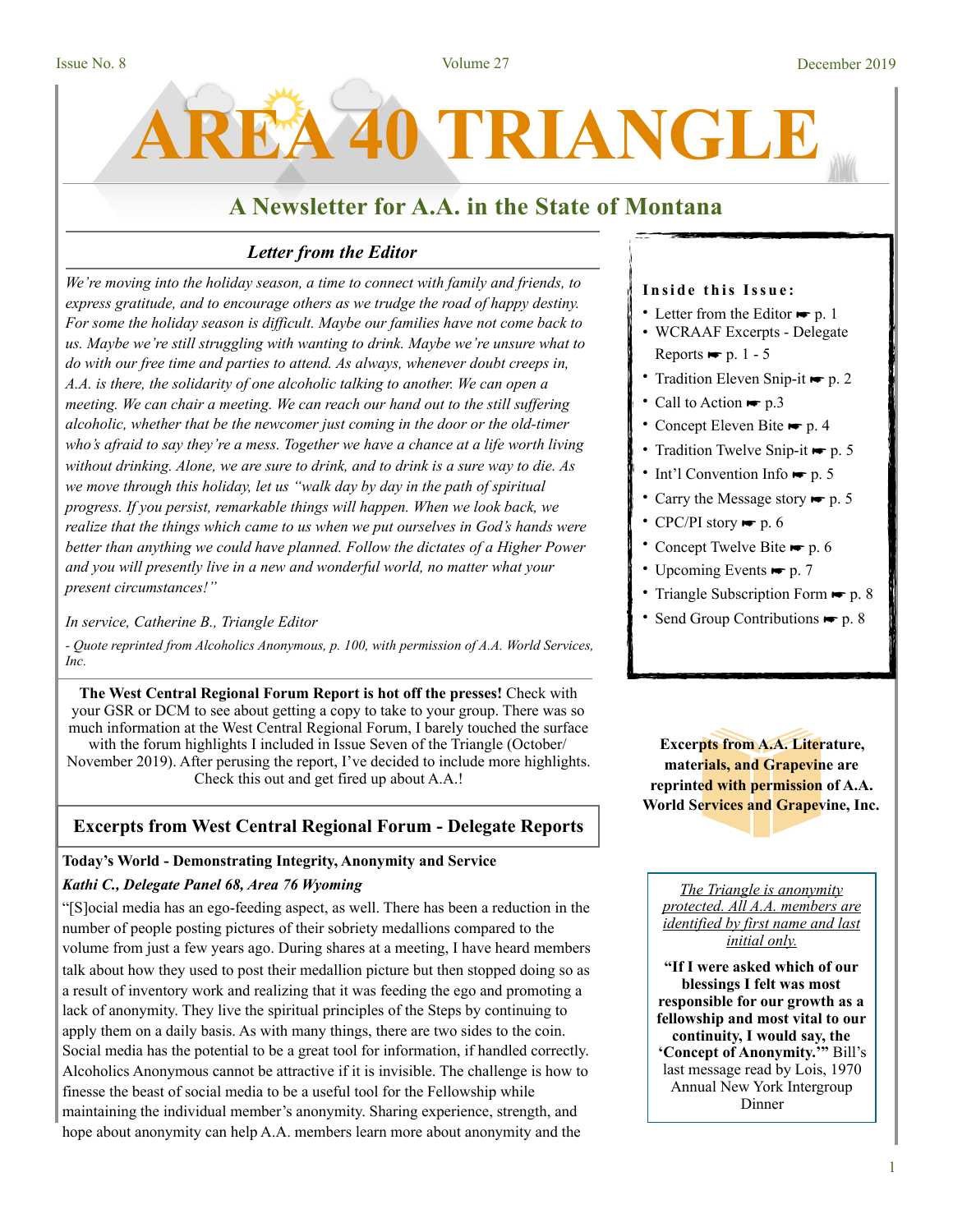#### **Tradition Eleven** Snip-it

#### **Our public relations policy is based on attraction rather than promotion; we need always maintain personal anonymity at the level of press, radio, and films.**

"This in brief is the process by which A.A.'s Tradition Eleven was developed. To us it represents more than a sound public relations policy. It is more than a denial of self seeking. Tradition Eleven is certainly a constant reminder that personal ambition has no place in A.A., but it also implies that each member ought to become an active guardian of our fellowship in its relation with the general public.

As we have seen, anonymity is the protective mantle that covers our whole society. But it is more than protection; it has another dimension, a spiritual significance. And this leads to Tradition Twelve."

*Reprinted from A.A. Comes of Age, p. 130 131, with permission of A.A. World Services, Inc.* 

"More and more, therefore, are we emphasizing the principle of personal anonymity as it applies to our public relations. We ask of each other the highest degree of personal responsibility in this respect. As a movement we have been, before now, tempted to exploit the names of our well-known public characters. We have rationalized that other societies, even the best, do the same. As individuals, we have sometimes believed that the public use of our names could demonstrate our personal courage in the face of stigma, so lending power and conviction to news stories and magazine articles.

But these are not the allures they once were. Vividly, we are becoming aware that no member ought to describe himself in full view of the general public as an AA, even for the most worthy purpose, lest a perilous precedent be set which would tempt others to do likewise for purposes not so worthy."

*Reprinted from The Language of the Heart, p. 92, with permission of A.A. World Services, Inc.*

Eleventh Tradition. This can easily be achieved through sponsorship, via a meeting topic or via a workshop topic. It can be done!

Service, as this body knows, has many facets. Step Twelve is all about service. By carrying the message of recovery, one person to another, face-to-face with the honest, open sharing of how I came from being a toilet-hugging, puking-through-the-nose, disgusting woman of poor moral fiber to a successful multiple-career, at-ease, in-peace-and-comfort woman can give hope that they, too, can recover from the hopeless state of mind and body. Sponsorship is part of service, and sponsorship does not mean ownership. Sponsorship does not mean I am anybody's higher power. Sponsorship does not mean that I keep my sponsees in a state of spiritual bondage by being self-righteously rigid and browbeating them until they agree with my view of how the program should be learned, understood and applied in order to live a productive life. There is always Step work to be done. We also have group service, committee work, general service—the list goes on. My favorite service position is greeter, followed by coffee maker. As a G.S.R., I was told by the first delegate I served with that 'if it's convenient, it's not service.' I have always remembered that. Generally, I arrive early at A.A. meetings and functions to see how I can be of assistance—service. A picture is worth a thousand words. I have had many new members mention that they notice I am always doing something. Guide by example and invite them to join in the work while being joyful and enthusiastic about it. How can I help? Be a Tigger, not an Eeyore!"

*- Reprinted from West Central Regional Forum Report, p. 13 - 15, with permission of A.A. World Services, Inc.*



# **Communicating Up and Down the A.A. Service Triangle**

#### *Paul L., Delegate Panel 69, Area 40 Montana*

"These barriers to communication and the development of an us-versus-them mentality among the different service levels of the Fellowship is not new. 'The greatest hurdle the Fellowship will face in the next ten years will not concern copyrights, nor whether litigation is public controversy, nor the proliferation of self-help psychobabble. … The greatest hurdle we face in the foreseeable future is the spill over into our Fellowship of the cynicism and distrust that are exhibited in our North American society at large in regards to its public servants. It has been noticed with growing concern that letters from members of the Fellowship are more and more suspicious of the motives of the leaders we have chosen to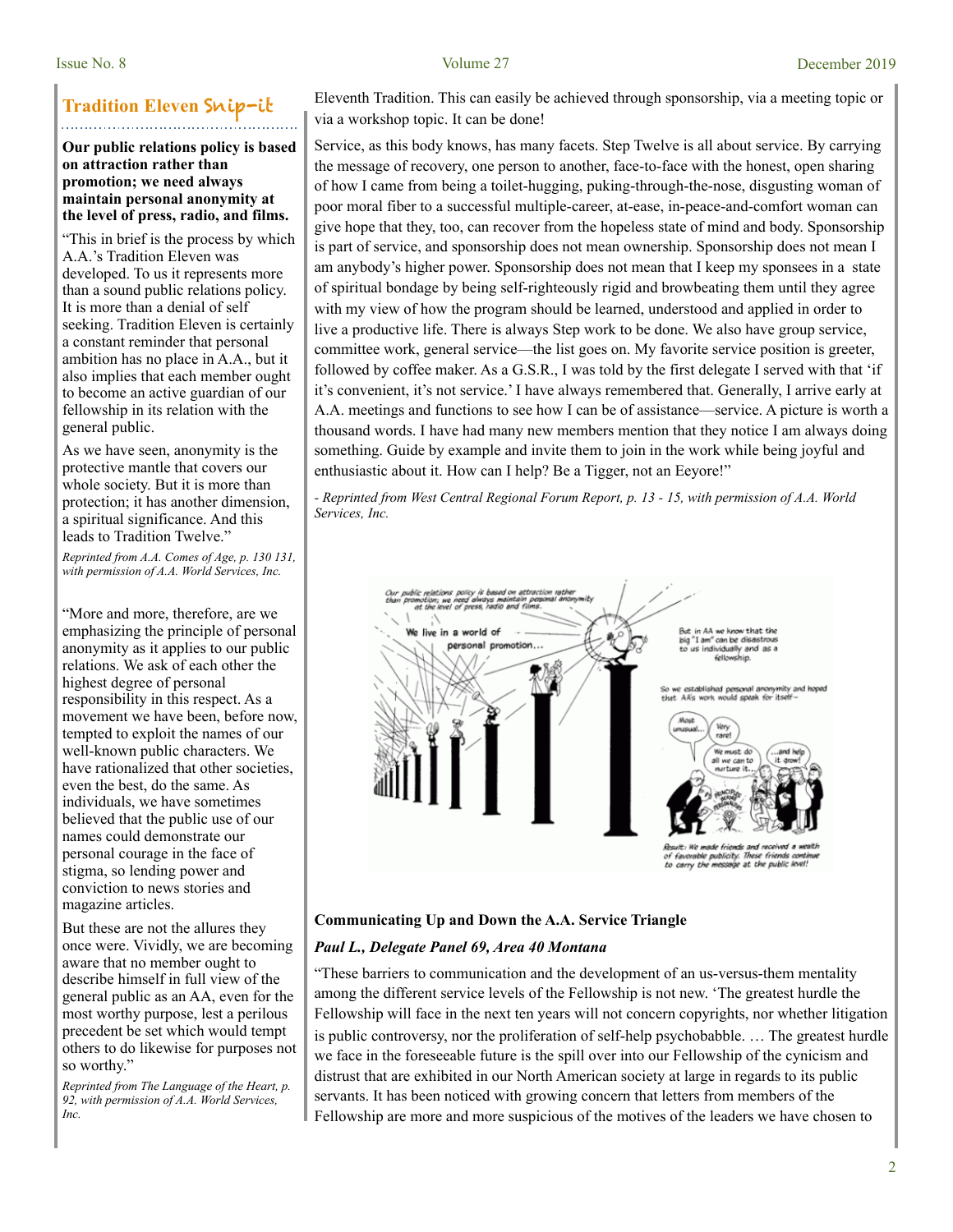serve us.' This a portion of a presentation given by Gerry F., the West Central Canada trustee at the 44th General Service Conference, twenty-five years ago. You can see that this question has come up before.

We need to take action; there is no magic wand. The necessary action is like the inventory that we first took and the early amends that we made: initially not easy, but as we saw the results we become more comfortable doing it. Finally, regularly taking our inventory and making amends has become second nature for us. So, too, will communicating among the different levels of service in the inverted triangle. Having calls between trustees and Conference committee chairs and committee members, sharing Conference results through delegate reports, having regional trustees share about board meetings and holding service schools will all become familiar to us, and we will wonder how we ever did it without them."

*- Reprinted from West Central Regional Forum Report, p. 9, with permission of A.A. World Services, Inc.*



#### **Unity: Us and Them … Or just Us?**

#### *Erika H., Delegate Panel 68, Area 41 Nebraska*

"*Alcoholics Anonymous Comes of Age* lays out some of our growing pains: 'Gradually we saw that the unity, the effectiveness, and even the survival of A.A. always would depend upon our continued willingness to give up our personal ambitions and desires for the common safety and welfare. Just as sacrifice meant survival for the individual, so did sacrifice mean unity and survival for the group and for A.A.'s entire fellowship. ... A.A.'s Twelve Traditions are little else than a list of sacrifices ... that we must make, individually and collectively, if A.A. itself is to stay alive and healthy.'

Sometimes we forget and we start thinking that we're different! We say things like, that group isn't very good; my group is the best group; those types of groups don't belong here; those people at the group, district, area or General Service Conference did something I don't like; those people in New York did something I don't agree with; or, I don't like those particular A.A. activities or events. According to a September 2013 Grapevine article, that is 'the voice that seeks to set the record straight, to triumph, to have the last word. Often that voice arises in me when I feel another member has shared something untrue, objectionable, threatening to my belief system or to AA, or our Traditions.'

When I start voicing ... that voice, I need to be mindful that I not feed my ego. I'm a sick person, and my alcoholic brain wants to tell me that I'm better than somebody for some reason, or that I know best, or that my being right supersedes our principles. Gosh darn, when my ego and my fears get together, it can be a hot mess. I have the right to opinions—and I have plenty—but our A.A. principles tell me I don't always have to share them. Tradition One in the 'Twelve and Twelve' tells us that 'desires and ambitions ... must be silenced whenever these could damage the group. It becomes plain that the group must survive or the individual will not.' The Tradition One Checklist asks, 'Do I make competitive A.A. remarks, such as comparing one group with another or contrasting A.A. in one place with A.A. in another?' It also asks, 'Do I put down some A.A. activities as if I were superior for not participating in this or that aspect of A.A.?' and 'Do I spout platitudes about love while indulging in and secretly justifying behavior that bristles with hostility?'

*- Reprinted from West Central Regional Forum Report, p. 16 - 17, with permission of A.A. World Services, Inc.*

### **A CALL TO ACTION!**

**We need your experience, strength, and hope! Please send us short articles—400 words or less—on Corrections. Please submit no later than December 28th via email to triangle@aa-montana.org. Were you a Corrections rep for your group? Or the Corrections chair for your district? Have you participated on a Corrections committee? Do you take meetings into the jail? Inquiring minds want to know!!**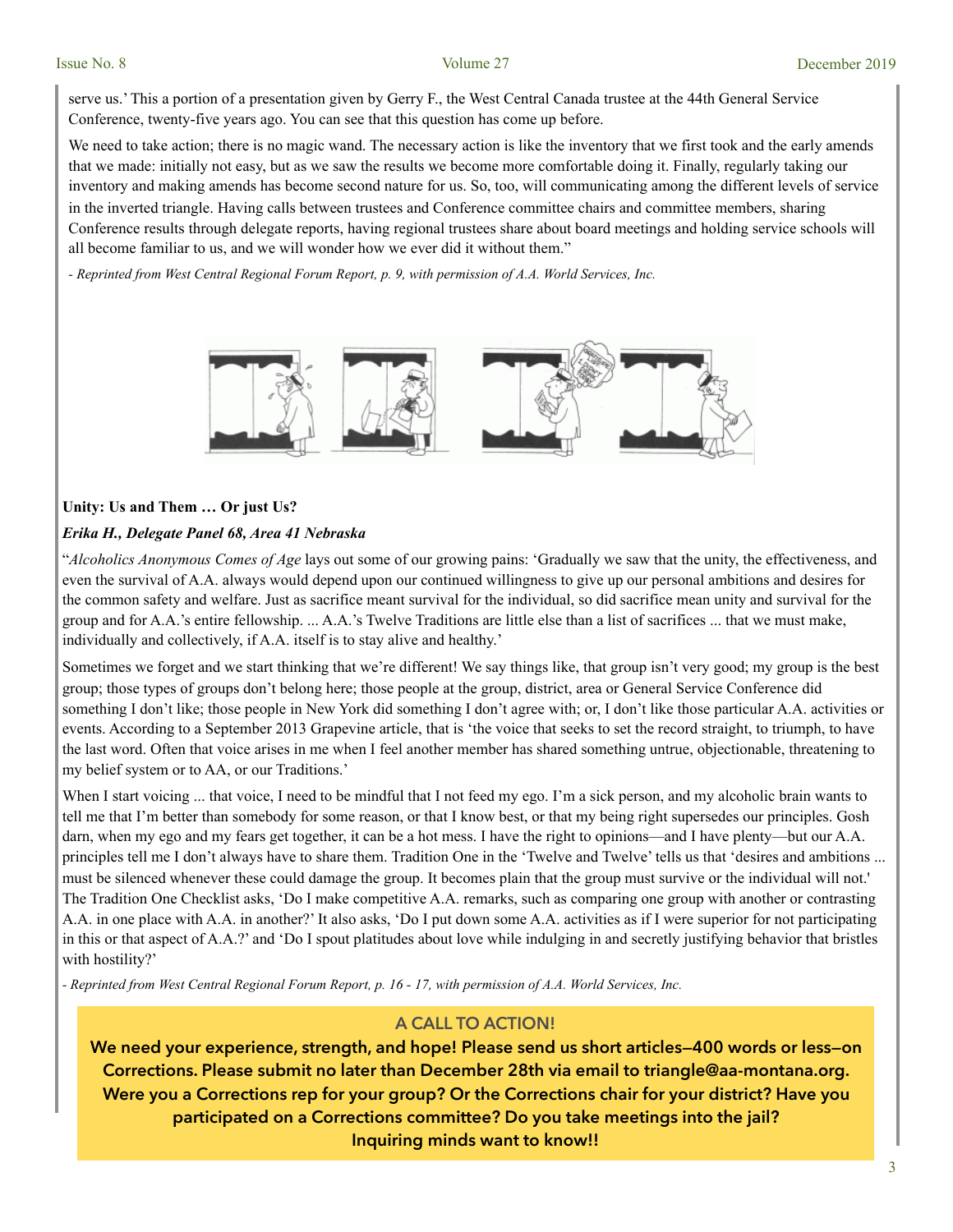## **Concept Eleven** Bite

**While the Trustees hold final responsibility for A.A.'s world service administration, they should always have the assistance of the best possible standing committees, corporate service directors, executives, staffs and consultants. Therefore the composition of these underlying committees and service boards, the personal qualifications of their members, the manner of their induction into service, the systems of their rotation, the way in which they are related to each other, the special rights and duties of our executives, staffs, and consultants, together with a proper basis for the financial compensation of these special workers, will always be matters for serious care and concern.**

"The longtime success of our General Service Board will rest not only on the capabilities of the Trustees themselves; it will depend quite as much upon the competent leadership and harmonious association of those non-Trustee committee members, corporate service directors, executives and staff members who must actively carry on A.A.'s world services. Their quality and dedication, or their lack of these characteristics, will make or break our structure of service. Our final dependency on them will always be great indeed.

Far more than most of the Trustees, these servants will be in direct contact with A.A. worldwide, and their performance will be constantly on view. They will perform most of the routine labor. They will carry on most of the services. They will travel widely and will receive most visitors at the Headquarters. They will often originate new plans and policies. Some of them will eventually become Trustees."

*- Reprinted from The A.A. Service Manual, p. 46, with permission of A.A. World Services, Inc.* 

#### **All Inclusive**

#### *Dan G., Delegate Panel 69, Area 24 Iowa*

"I ask myself this question periodically: If that old-timer didn't make the conversation he was having with that group's other members feel *inclusive*, where would I be in my recovery today? Let's frame that briefly. There was a group of people who were having a discussion regarding recovery from alcoholism after a meeting that had several newcomers in attendance, many who had no clue what a Higher Power even was, and those newcomers were inclusive in their conversation. They didn't stand in the circle sipping their coffee; they were standing there, having a conversation together in a manner that was welcoming to anyone who wanted to join in the discussion.

I then ask myself after each meeting I attend: Was I being inclusive to the newcomer tonight? Unfortunately, there are nights I have to say, no, I was not. I placed myself in a manner where I was not approachable, and I was not a good example of how to be inclusive. I was self-centered and selfish in my conversation and with whom I was talking to. I need to be better than that. I *must* be better than that. I need to remember where I was in early sobriety when I entered the rooms of A.A. and had no idea why I was there, because I sure didn't want to be. In fact, there were times when I even had a plan to go out to the bar afterward, because my spiritual program was in shambles; I wasn't working with my sponsor and I for sure wasn't working the Twelve Steps of A.A. It was because of people like Ron that I stuck around. It was people like him who walked the walk and talked the talk and lived by the principles of Alcoholics Anonymous. Had it not been for men like that, you would have a different presenter today and Area 24 would have a different delegate."

*- Reprinted from West Central Regional Forum Report, p. 3, with permission of A.A. World Services, Inc.*



"Of course you're the only one who can say whether or not you're an alcoholic."

#### **Tolerance: A Two-Way Street**

#### *Anthony F., Delegate Panel 68, Area 63 South Dakota*

"In the story found in Tradition Three of the 'Twelve and Twelve,' we encounter a salesman named Ed. A member of Alcoholics Anonymous who claimed that we could do without all this 'God nonsense.' As Bill writes, A.A. was more pious back then, so there was a call to kick Ed out of the group. Cooler heads did prevail after Ed asked if they meant what they wrote by stating that the only requirement for membership is a desire to stop drinking. But what they didn't do was change how they did Alcoholics Anonymous to fit Ed's ideas or beliefs. They stuck to what worked while being tolerant of Ed's continued bantering.

You see, tolerance is not agreeing with the other party. Instead, it means to allow the existence, occurrence or practice of something that one does not necessarily like or agree with, without interference.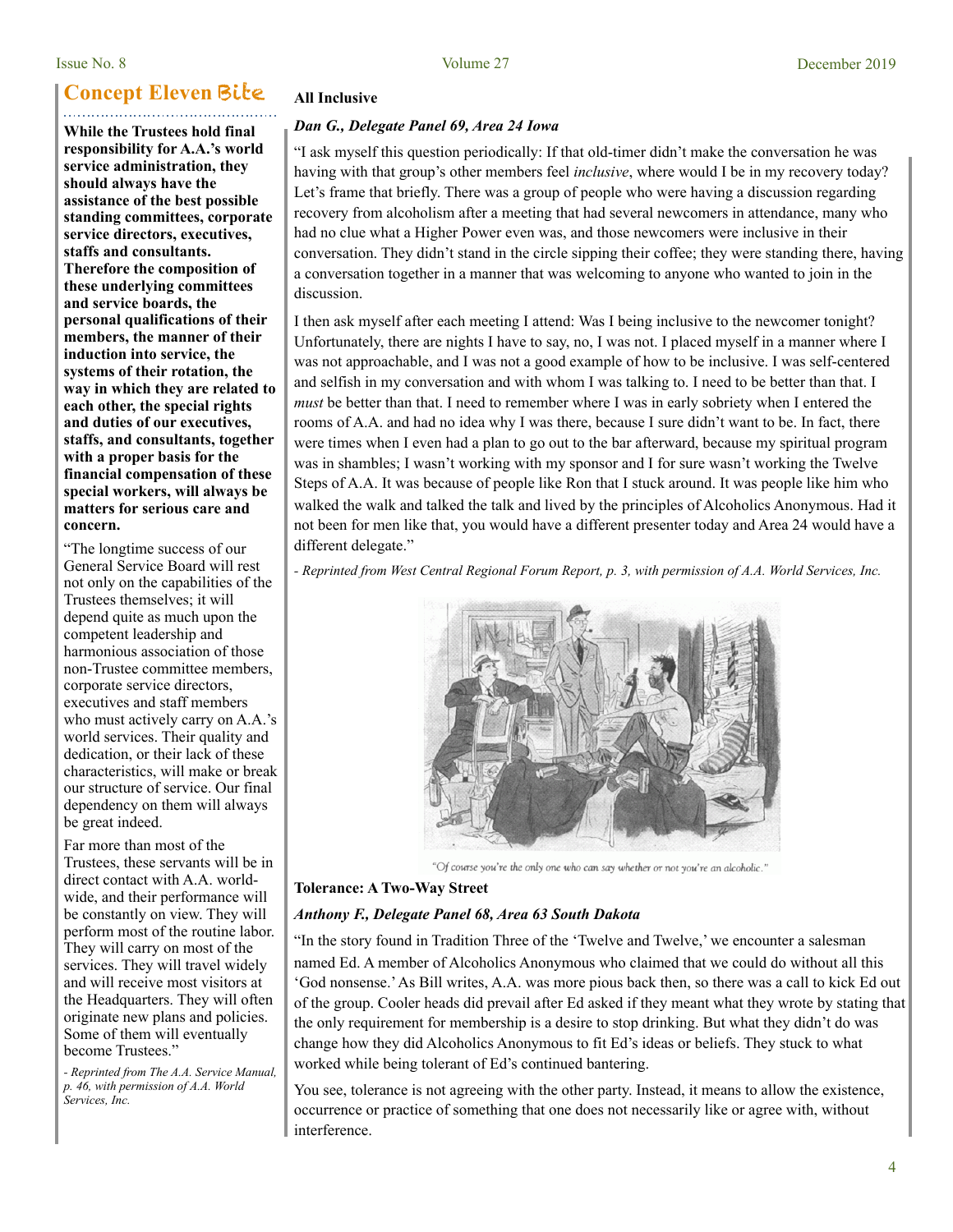Just as I would be concerned with a group wanting to throw out the modern-day Ed, I get a bit uncomfortable when people talk about being offended by the Lord's Prayer. Certainly, it's not required to like it or say it, and many groups have even removed it from their meetings. But offended? That sounds an awful lot like intolerance. Could someone who is offended by this prayer possibly be the good Samaritan and sponsor a Christian? Or do they refuse? Is it okay because there are 'enough' other people out there to be that person's sponsor?

Would it be okay for someone like me who lost a family member in the attacks of 9/11 to not help a fellow drunk because they are Muslim? Or is that when our code of love and tolerance really comes alive?

#### […]

Dr. Bob writes, 'During nine years in A.A., I have observed that those who follow the Alcoholics Anonymous program with the greatest earnestness and zeal not only maintain sobriety but often acquire finer characteristics and attitudes as well. One of these is tolerance.'

I couldn't agree more. However, I don't believe we have 36 different principles in A.A. Instead, contained in our Twelve Steps, Twelve Traditions and Twelve Concepts are probably seven or eight solid principles on which we should never compromise principles like integrity, freedom, responsibility, and service leadership. I would also venture to say that the virtue of respect covers our code of tolerance."

*- Reprinted from West Central Regional Forum Report, p. 10 - 13, with permission of A.A. World Services, Inc.*

### **85th Anniversary International Convention — Detroit 2020 July 2 - 5, 2020 - Detroit, MI**

Join A.A. members throughout the world in Detroit to celebrate A.A.'s 85th Anniversary at Detroit's Cobo Center and Ford Field Stadium (and other locations). Join fellow members at meetings, panels, and workshops. There is nothing quite like sitting in a stadium with thousands of alcoholics saying the Serenity Prayer. If you haven't attended an International Convention, don't wait.

#### **CARRY THIS MESSAGE TO ALCOHOLICS - Julie R., Bozeman, MT**

Our 12th Step tells us we try to "...carry this message to alcoholics..." How are we to do this? I guess we could try dragging people off their barstools and telling them we've found a better way to live. In my experience, I've never been too successful offering a solution to someone who doesn't want it or thinks there's no problem. So I've found a better way is to go where potential alcoholics are looking for a solution. I've found many already in the rooms of our fellowship. I've found some in treatment facilities, hospitals, and jails, too. Who knows how many may have been reached by seeing or hearing a Public Service Announcement (PSA) on TV, radio and now YouTube? Some desperate souls search us out on the internet or call our published phone numbers looking for some help. I have been fortunate to talk to some of these seekers. We can fill pamphlet racks in offices and schools, hospitals and courthouses including our meeting schedules with information on contacting A.A. We can share our stories in talks to classes in schools. All of these methods may reach alcoholics directly or people close to them.

But are we covering all our bases? What about the alcoholic who might not go to any of those places? What if they reach out for help from their doctor, counselor or clergy member? What if the first person to encounter the alcoholic reaching out for help is not an A.A. member? Will these other professionals know what to say or how to help? That's where A.A.'s Cooperation with the Professional Community (CPC) committees come in. We can help those professionals who may encounter alcoholics in their line of

# **Tradition Twelve** Snip-it

#### **Anonymity is the spiritual foundation of all our traditions, ever reminding us to place principles before personalities.**

"We simply could not afford to take the chance of letting self-appointed members present themselves as messiahs representing A.A. before the whole public. The promoter instinct in us might be our undoing. If even one such person publicly got drunk or was lured into using A.A.'s name for his own purposes, the damage might be irreparable. At this altitude (press, radio, films, and television), anonymity—100 per cent anonymity—was the only possible answer. Here principles would have to come before personalities, without exception.

These experiences taught us that anonymity is real humility at work. It is an all-pervading spiritual quality which today keynotes A.A. life everywhere. Moved by the spirit of anonymity, we try to give up our natural desires for personal distinction as A.A. members both among fellow alcoholics and before the general public. As we lay aside these very human aspirations, we believe that each of us takes part in the weaving of a protective mantle which covers our whole society and under which we may grow and work in unity.

We are sure that humility, expressed by anonymity, is the greatest safeguard that Alcoholics Anonymous can ever have."

*- Reprinted from A.A. Comes of Age, p.134, with permission of A.A. World Services, Inc.* 

[AAGrapevine.org](http://AAGrapevine.org) has the Traditions Checklist. Take it to your group. Engage with your sponsor. Challenge a sponsee.



''Doc...Remember when you suggested a nip of brandy''<br>"to help me sleep?''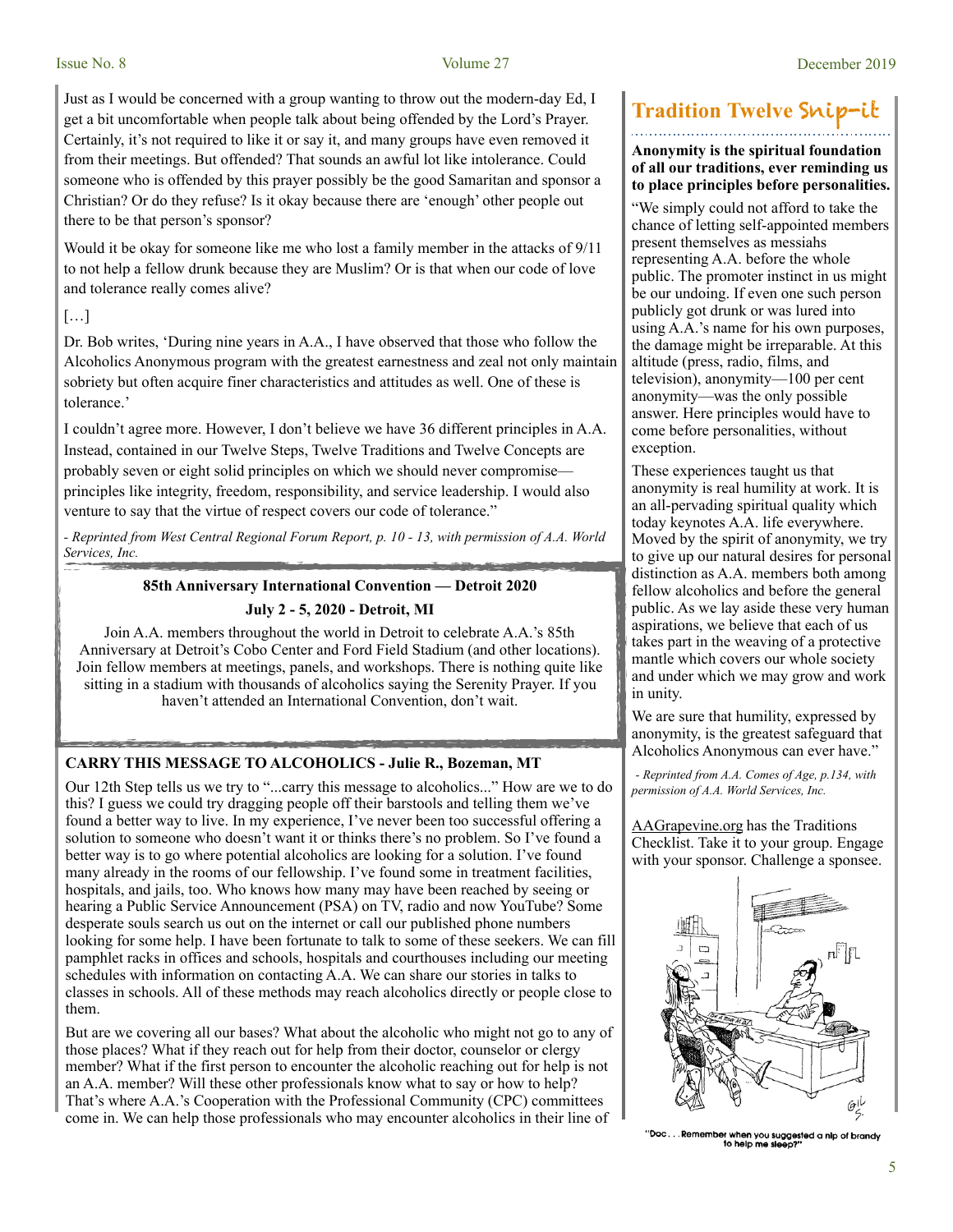work. We can provide them with correct information about Alcoholic Anonymous, who we are, what we do (and don't do), where to find us, who to call. We can offer to be a resource to that professional for the suffering alcoholic needing help.

Before I realized my own drinking problem, I had gone to a counselor for marriage advice. When I mentioned there was a problem of alcoholism in my marriage, this counselor knew just what to do. He reached in his desk for a current meeting schedule for Al-Anon Family Groups and suggested I attend a meeting. Thus began my journey to recovery. I can only hope that had I then admitted my own struggle with alcohol, he would have had the information on Alcoholics Anonymous as well.

So fast forward a few years into A.A....when my sponsor was the district CPC chair, she asked me to participate in a panel to share my story with a group of professionals at a luncheon the committee was hosting. Though I wanted to, I didn't say no, not only because it was my sponsor asking, but because I knew the importance of our responsibility to be sure the hand of A.A. is always outstretched. To do that, we needed to be sure that those who encounter us drunks know how, when, why, and where to put them in touch with our lifesaving fellowship. It was my luck to be on the receiving end of that direction a long time ago and it has been my privilege to give back to A.A. and those professionals on the front lines with the newest potential members of our program.

I learned how to go about that by seeing what professionals were already in my life. Could I talk to my doctor, lawyer, counselor? What do I say? Do I have to know all about A.A.? At a workshop put on by an Area 40 CPC chair when I was about six or seven years sober, I learned that all I needed was my own story, some literature, meeting schedules and willingness to be a contact person. Since that time I've had the opportunity to serve on CPC committees in two different places I've lived - and even to chair one. Most professionals I have encountered are eager for information on our program and are appreciative of our efforts.

Where are we being called to carry the message?

Thanks for allowing me to share.

In loving fellowship,

Julie R.

Bozeman, MT

#### **COOPERATION WITH THE PROFESSIONAL COMMUNITY/PUBLIC INFORMATION - Derk W., District 11**

My name is Derk W. I am the current Chair Person of the CPC in District 11.

First, let me say that in District 11 Public information and Cooperation with the Professional Community are combined. That being said, there may be some overlap from Public Information.

Our committee has been coordinating with the high schools in an effort to speak with the staff and student bodies. We first tried going through the school administration with no response. I was able to get email addresses and talk with the principals of two of the high schools. But principals of high schools are busy and the communication ceased, so I went to the high schools and spoke with the principle and vice principle in person. In January, they are going to allow us to speak with the students and staff.

We have been working with the sober living houses. We have coordinated with most of them to be able to come to their house meetings and give a kind of "what A.A. is and what A.A. is not."

Tonight, a member of the committee brought up talking to the clergy/churches. We had some discussion on how we would like to go about doing that. It sounded like we would be making an effort to go to the churches and speak to a clergyman about A.A. and its usefulness in combating alcoholism. No dates are set as of yet but hopefully with in the next month.

Thank you for the opportunity to be of service. Have a great day.

Sincerely, Derk W.

## **Concept Twelve** Bite

**General Warranties of the Conference: in all its proceedings, the General Service Conference shall observe the spirit of the A.A. Tradition, taking great care that the conference never becomes the seat of perilous wealth or power; that sufficient operating funds, plus an ample reserve, be its prudent financial principles; that none of the Conference Members shall ever be placed in a position of unqualified authority over any of the others; that all important decisions be reached by discussion, vote, and whenever possible, by substantial unanimity; that no Conference action ever be personally punitive or an incitement to public controversy; that though the Conference may act for the service of Alcoholics Anonymous, it shall never perform any acts of government; and that, like the Society of Alcoholics Anonymous which it serves, the Conference itself will always remain democratic in thought and action.**

"These Warranties indicate the qualities of prudence and spirituality which our General Service Conference should always possess. Barring any unforeseen defects, these are the permanent bonds that hold the Conference fast to the movement it serves.

There are significant aspects of these Warranties which should be considered. Notice, for example, that all of them are counsels of *prudence —*prudence in personal relatedness, prudence is money matters, and prudence in our relations with the world about us. For us, prudence is a workable middle ground, a channel of clear sailing between the obstacles of fear on the one side and of recklessness on the other. Prudence in practice creates a definite climate, the only climate in which harmony, effectiveness, and consistent spiritual progress can be achieved." *- Reprinted from The A.A. Service Manual, p. 61, with permission of A.A. World Services, Inc.* 

Get the Concept Checklist at **[aa.org](http://aa.org)**.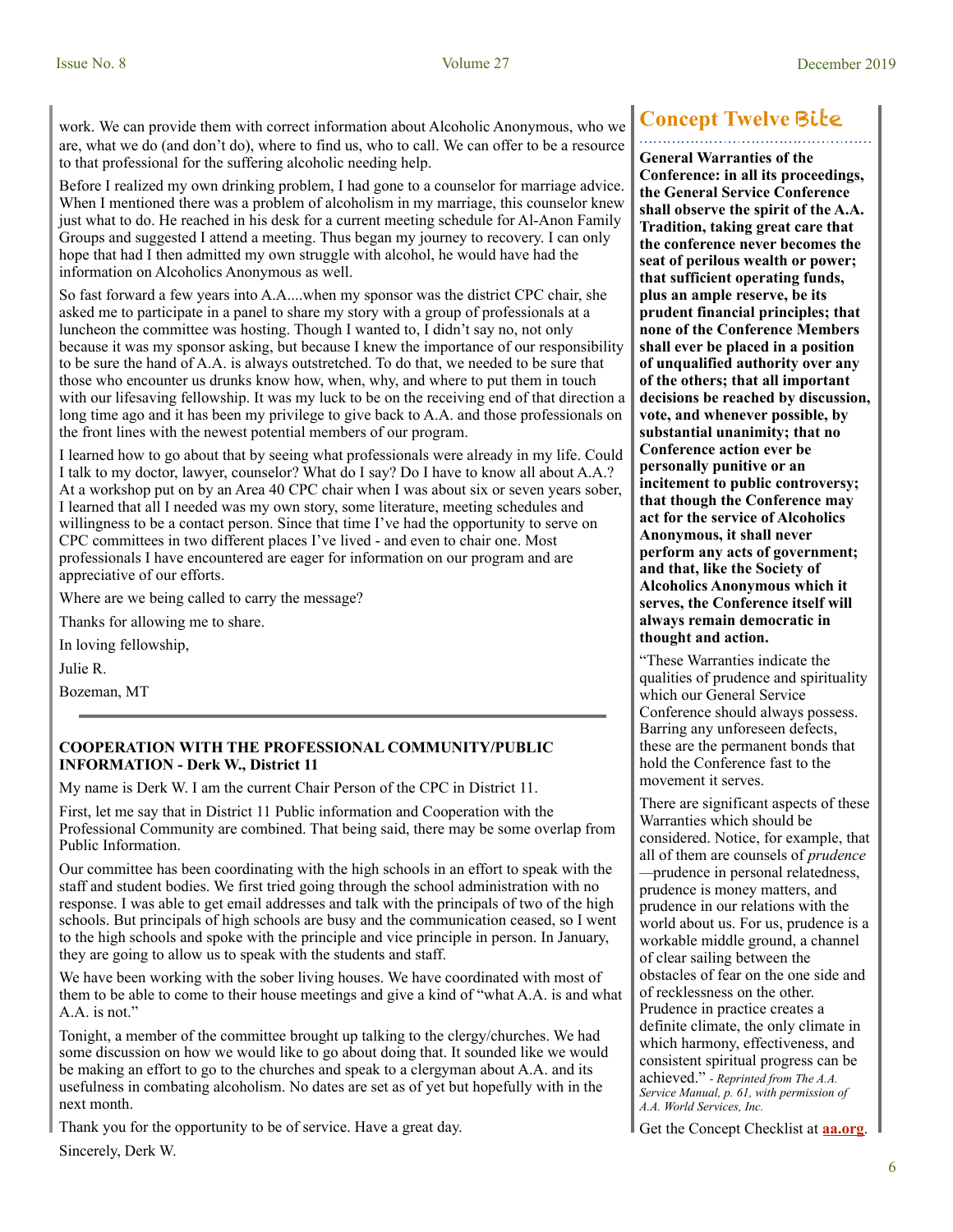![](_page_6_Picture_3.jpeg)

Check out aa-montana.org

#### **December 2019**

December 6th - 7th → 32nd Annual 1st Saturday, Liberty Arts MUSB, Billings, MT December 14th ► SCMI Holiday Party, Shrine Auditorium, Billings, MT

#### **February 2020**

February 15th <del>►</del> Emotional Sobriety Gathering, Fellowship Hall, Bozeman, MT February 27th - March 1st ► WCRAASC, Billings Sports Plex, Billings, MT

**March 2020** March 20th - 21st ► Pockets of Enthusiasm, First Presbyterian Church, Helena, MT

**April 2020** April 18th ► 12 Step Study Presents, Civic Center, Great Falls, MT

**May 2020** May 15th - 17th <del>►</del> 2020 Spring Roundup, Best Western Plus, Bozeman, MT

**September 2020**  September 18th - 19th ► Fellowship at the Falls, Great Falls, MT

**October 2020**  October 2nd - 4th ☛ Fall 2020 Roundup, Big Horn Resort, Billings, MT

### **Need to contact your Area 40 Chairs?**

**Area 40 Delegate**  Paul L. [delegate@aa-montana.org](mailto:delegate@aa-montana.org)

**Area Chair/Alt. Delegate**  Connie R. [chair@aa-montana.org](mailto:chair@aa-montana.org)

**Secretary**  Brynn C. [secretary@aa-montana.org](mailto:secretary@aa-montana.org)

**Treasurer**  Ashley J. [treasurer@aa-montana.org](mailto:treasurer@aa-montana.org)

**Archives**  Kacie N. [archives@aa-montana.org](mailto:archives@aa-montana.org)

**Cooperation with the Professional Community (CPC)**  Terry T. [cpc@aa-montana.org](mailto:cpc@aa-montana.org)

**Grapevine**  Shawn N. [grapevine@aa-montana.org](mailto:grapevine@aa-montana.org)

**Corrections** Jeremiah S. **[corrections@aa-montana.org](mailto:corrections@aa-montana.org)**

![](_page_6_Picture_23.jpeg)

**Literature**  Grant M. [literature@aa-montana.org](mailto:literature@aa-montana.org)

**Public Information**  Sabrina C. [pi@aa-montana.org](mailto:pi@aa-montana.org)

**Treatment**  Steve S. [treatment@aa-montana.org](mailto:treatment@aa-montana.org)

**Triangle Editor**  Catherine B. [triangle@aa-montana.org](mailto:triangle@aa-montana.org)

**Advisor (non-voting)**  Gerry R. [advisor@aa-montana.org](mailto:advisor@aa-montana.org)

**Archivist (non-voting)**  Earl F. [archivist@aa-montana.org](mailto:archivist@aa-montana.org)

**Bridging the Gap (non-voting)**  Jessica E. [btgchair@aa-montana.org](mailto:btgchair@aa-montana.org)

**Webmaster (non-voting)**  Brandon M. [webmaster@aa-montana.org](mailto:webmaster@aa-montana.org)

#### **STOP THE PRESSES!!**

The 2021 West Central Regional Forum will be held at the Hilton Garden Inn in Missoula! **Save the date** September 10th - 12th, 2021

![](_page_6_Picture_34.jpeg)

"I don't want to trudge the Road of Happy Destiny -I want to sprint it."

#### **Pay for Your Newsletter Online!**

Groups are encouraged to be selfsupporting for their Triangle subscriptions. Just \$10. You can pay online at [aa-montana.org](http://aa-montana.org) or you can mail in your subscription to Area 40 Triangle, P.O. Box 852, Milltown, MT